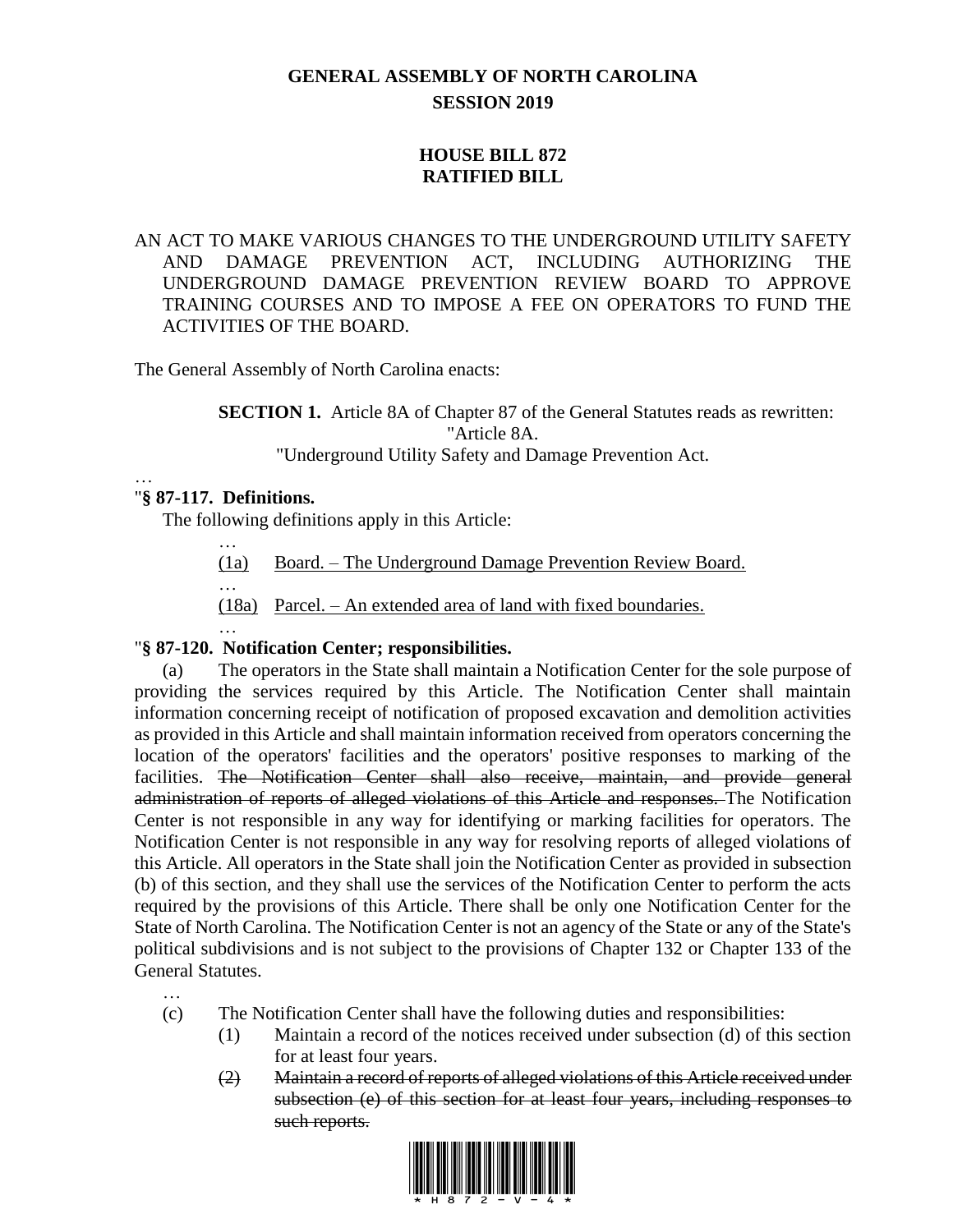- (3) Receive and transmit notices as provided in subsection (d) of this section.
- (4) Develop and update, as needed, a business continuation plan.
- (5) Notify those persons against whom reports of alleged violations of this Article have been made and receive and maintain information submitted from such persons in defense against the allegations.
- (6) Provide a positive response system.
- (7) Establish and operate a damage prevention training program for members of the Notification Center. No person may recover damages in any manner or form from the Notification Center arising out of or related to the manner in which the Notification Center conducts a damage prevention training program or receives, transmits, or otherwise administers a report of an alleged violation of this Article.
- (8) Provide aggregate data as requested by the Board to assess the operational fee authorized under G.S. 87-129A.
- (9) Provide information related to the Notification Center's receipt and transmission of notices reasonably requested by the Board in its consideration of reports of alleged violations of this Article.

(e) The Notification Center shall receive reports of alleged violations of this Article. The Notification Center shall contact persons against whom reports have been filed to inform them of the alleged violation within 10 days of the filing of the report. The Notification Center shall maintain the following information regarding reports of alleged violations:

- (1) The name, address, and telephone number of the person making the report;
- $(2)$  The nature of the report, including the statute that is alleged to have been violated;
- (3) Information provided by the person making the report, including correspondence, both written and electronic, pictures, and videos; and
- (4) Information provided by the person against whom the report has been filed, including correspondence, both written and electronic, pictures, and videos.

### "**§ 87-121. Facility operator responsibilities.**

- (a) An operator shall provide to the excavator the following:
	- (1) The horizontal location and description of all of the operator's facilities in the area where the proposed excavation or demolition is to occur. The location shall be marked by stakes, soluble paint, flags, or any combination thereof, as appropriate, depending upon the conditions in the area of the proposed excavation or demolition. The operator shall, when marking as provided under this subdivision, use the APWA Uniform Color Code. If the diameter or width of the facility is greater than four inches, the dimension of the facility shall be indicated at least every 25 50 feet in the area of the proposed excavation or demolition. An operator who operates multiple facilities in the area of the proposed excavation or demolition shall locate each facility.
	- (1a) The operator's identity, marked as provided in subdivision (1) of this subsection, in the area where the proposed excavation or demolition is to occur. At a minimum, the operator's identity shall be marked at the beginning point, at intervals of 200 linear feet, and at the end point of the proposed excavation or demolition.

### … "**§ 87-122. Excavator responsibilities.**

(b) The notice required by subsection (a) of this section shall, at a minimum, contain all of the following:

…

…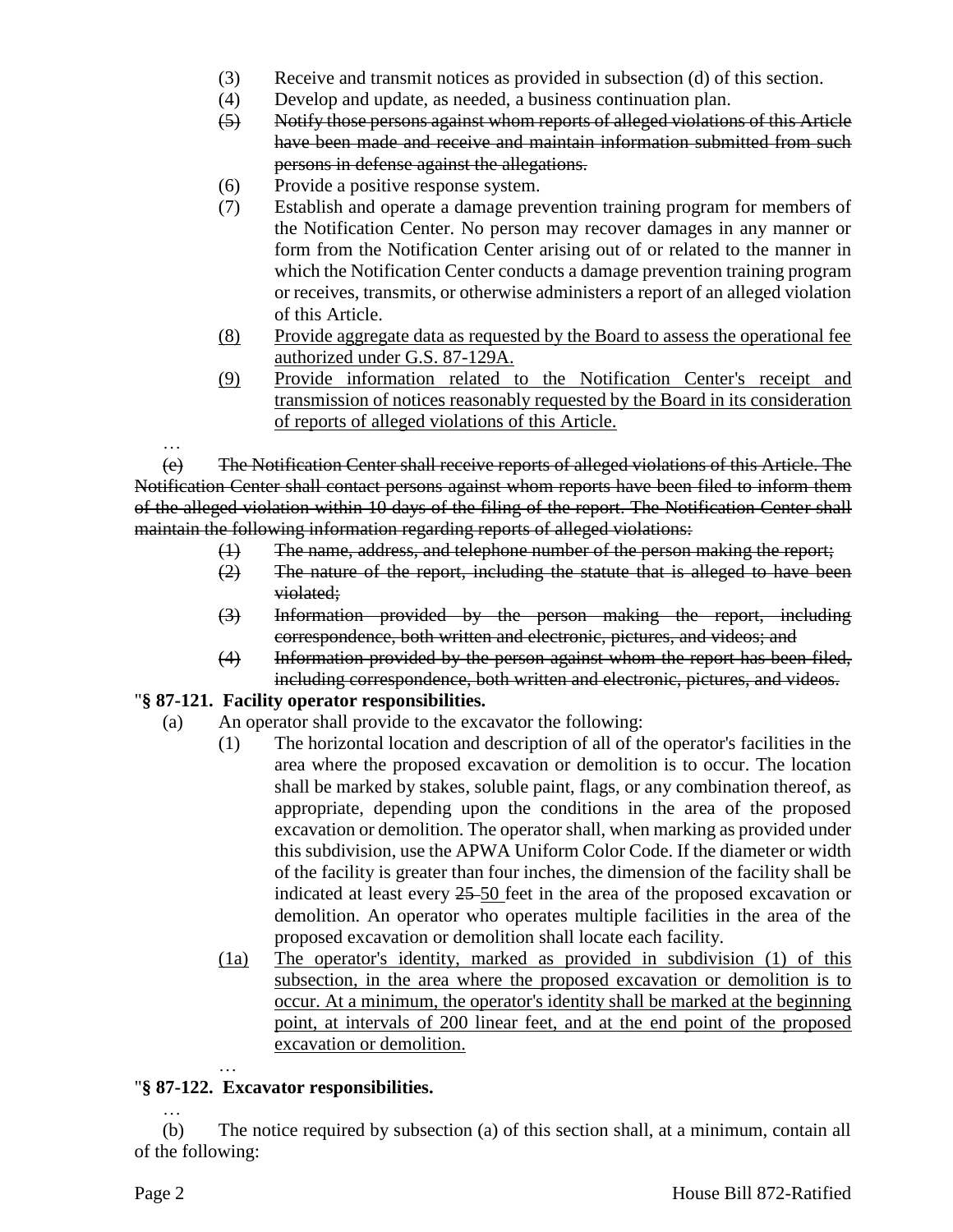- (5) The location of the proposed excavation or demolition, not to exceed one-quarter mile in geographical length, or five adjoining addresses, not to exceed one-quarter mile in geographical length.demolition by one of the following:
	- a. A single parcel that may exceed 1/4 mile in linear length identified by a single address.
	- b. The lesser of five adjoining parcels identified by addresses, not to exceed 1/4 mile in linear length or an area not to exceed 1/4 mile in linear length.
- … (c) An excavator shall comply with the following:
	- …

…

- (6) If an operator fails to respond to the positive response system, the excavator may proceed if there are no visible indications of a facility at the proposed excavation or demolition area, such as a pole, marker, pedestal, meter, or valve. However, if the excavator is aware of or observes indications of an unmarked facility at the proposed excavation or demolition area, the excavator shall not begin excavation or demolition until an additional call notice is made to the Notification Center detailing the facility and an arrangement is made for the facility to be marked by the operator within three hours from the time the additional call notice is received by the Notification Center.
- … (10) The excavator shall not use mechanized equipment within 24 inches of a facility that is a gas, oil, petroleum, or an oil, petroleum products, or highly volatile liquid pipeline system, a gas transmission line, or an electric transmission line unless the facility operator has consented to the use in writing and the operator's representative is on site during the use of the mechanized equipment. For purposes of this subdivision, the term "oil, petroleum products, or highly volatile liquid pipeline system" has the same meaning as the term "pipeline system" in Title 49 C.F.R. § 195.2, the term "gas, oil, petroleum transmission line" "gas transmission line" has the same meaning as the term "transmission line" in Title 49 C.F.R. § 192.3, and the term "electric transmission line" has the same meaning as the term "transmission line" in G.S. 62-100(7).

#### … "**§ 87-124. Exemptions.**

The notice requirements in G.S. 87-122(a) and G.S. 87-122(b) do not apply to the following:

- …
- (6) An excavation or demolition performed when those responsible for routine maintenance of a right-of-way or any other governmental entity are conducting performing, with labor on their permanent payroll, maintenance activities within the right-of-way. Maintenance activities shall include resurfacing, milling, emergency replacement of signs critical for maintaining safety, safety or the reshaping of shoulders and ditches to the original road profile. Maintenance activities do not include the initial installation of traffic signs, traffic control equipment, or guardrails.guardrails, or drainage structures. The provisions of this subdivision do not apply when the excavation or demolition is performed by a contractor acting on behalf of a person or entity responsible for routine maintenance of a right-of-way or on behalf of any other governmental entity.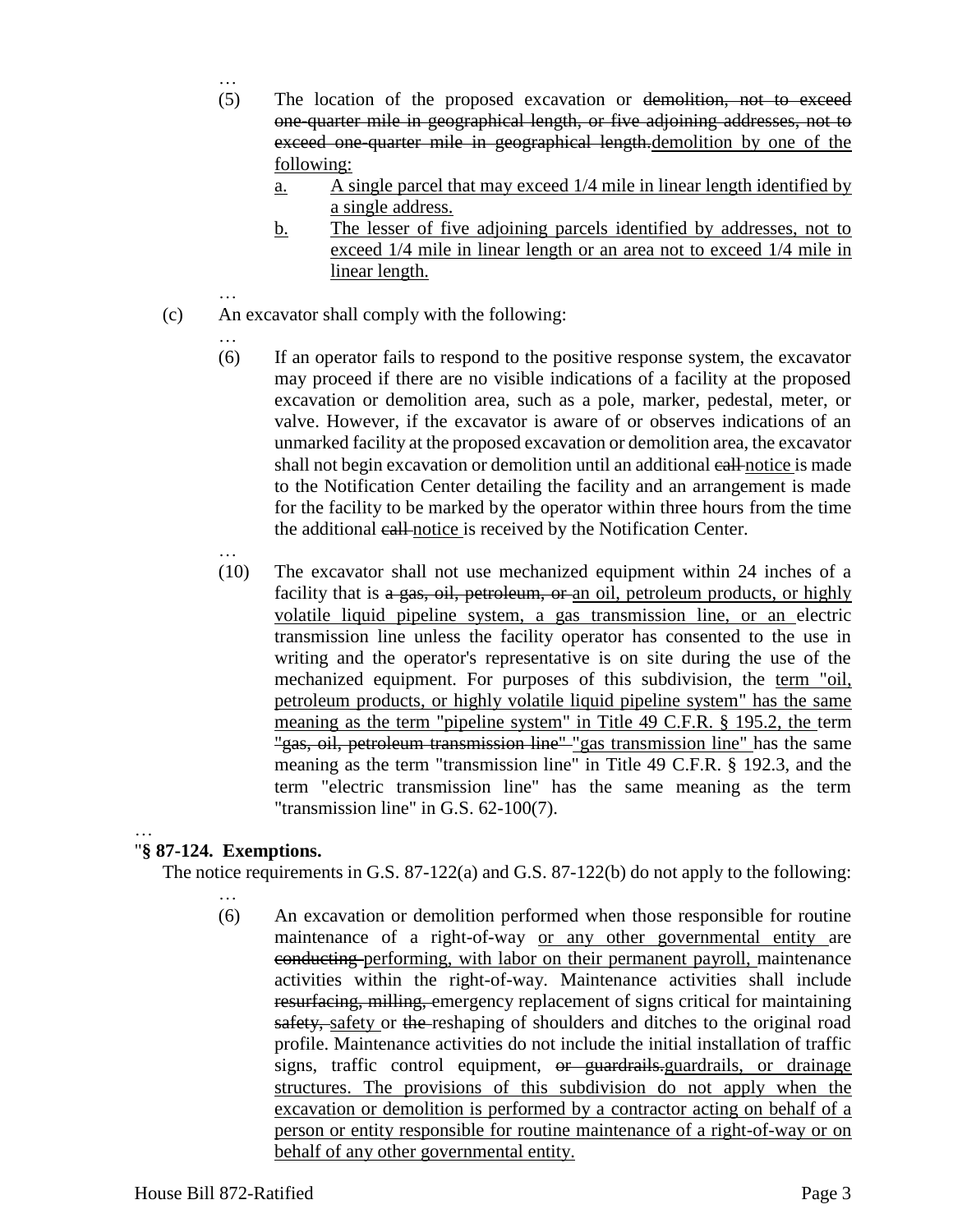…

## (9) Pavement milling and pavement resurfacing.

### "**§ 87-125. Notice in case of emergency excavation or demolition.**

(a) An excavator performing an emergency excavation or demolition is not required to give notice to the Notification Center as provided in G.S. 87-122. However, the excavator shall, as soon as practicable, give oral notice to the Notification Center which shall include a description of the circumstances justifying the emergency. The excavator may request emergency assistance from each affected operator in locating and providing immediate protection to the facilities in the affected area.

… (c) Any person who falsely claims that an emergency exists requiring an excavation or demolition shall have violated the provisions of this Article, which shall be guilty of punishable as a Class 3 misdemeanor.misdemeanor and may subject the violator to the imposition of penalties or other action to be taken by the Board pursuant to G.S. 87-129.

#### … "**§ 87-127. Design notices.**

(a) A designer may submit a design notice to the Notification Center. The design notice shall describe the tract or parcel of land for which the design notice has been submitted with sufficient particularity, as defined by policies and procedures adopted by the Notification Center, to allow the operator to ascertain the precise tract or parcel of land involved.

(b) Within 10 working days, not including the day the notice was given, after a design notice for a proposed project has been submitted to the Notification Center, the operator shall respond in one of the following manners:

- (1) By designating the location of all facilities owned by the operator within the area of the proposed excavation designated by the design notice as provided in G.S. 87-121(a).
- (2) By providing to the person submitting the design notice the best available description of all facilities in the area designated by the design notice, which may include drawings marked with a scale, dimensions, and reference points for underground utilities already built in the area or other facility records that are maintained by the operator.
- (3) Allowing the person submitting the design notice or any other authorized person to inspect the drawings or other records for all facilities within the proposed area of excavation area designated by the design notice at a location that is acceptable to the operator.

(c) An operator may reject a design notice based upon homeland security considerations pending the operator obtaining additional information confirming the legitimacy of the notice. The operator shall notify the person making the request through a design notice of the denial and may request additional information through the positive response system.

#### … "**§ 87-129. Underground Damage Prevention Review Board; enforcement; civil penalties.**

(a) There is hereby established the Underground Damage Prevention Review Board to review reports of alleged violations of this Article. The members of the Board shall be appointed by the Governor. The Board shall consist of 15 members as follows:

- (8) A representative recommended by of a municipality, appointed on the recommendation of the League of Municipalities;
- $(12)$  A representative from a rural water system; system, appointed on the recommendation of the North Carolina Rural Water Association;

…

…

…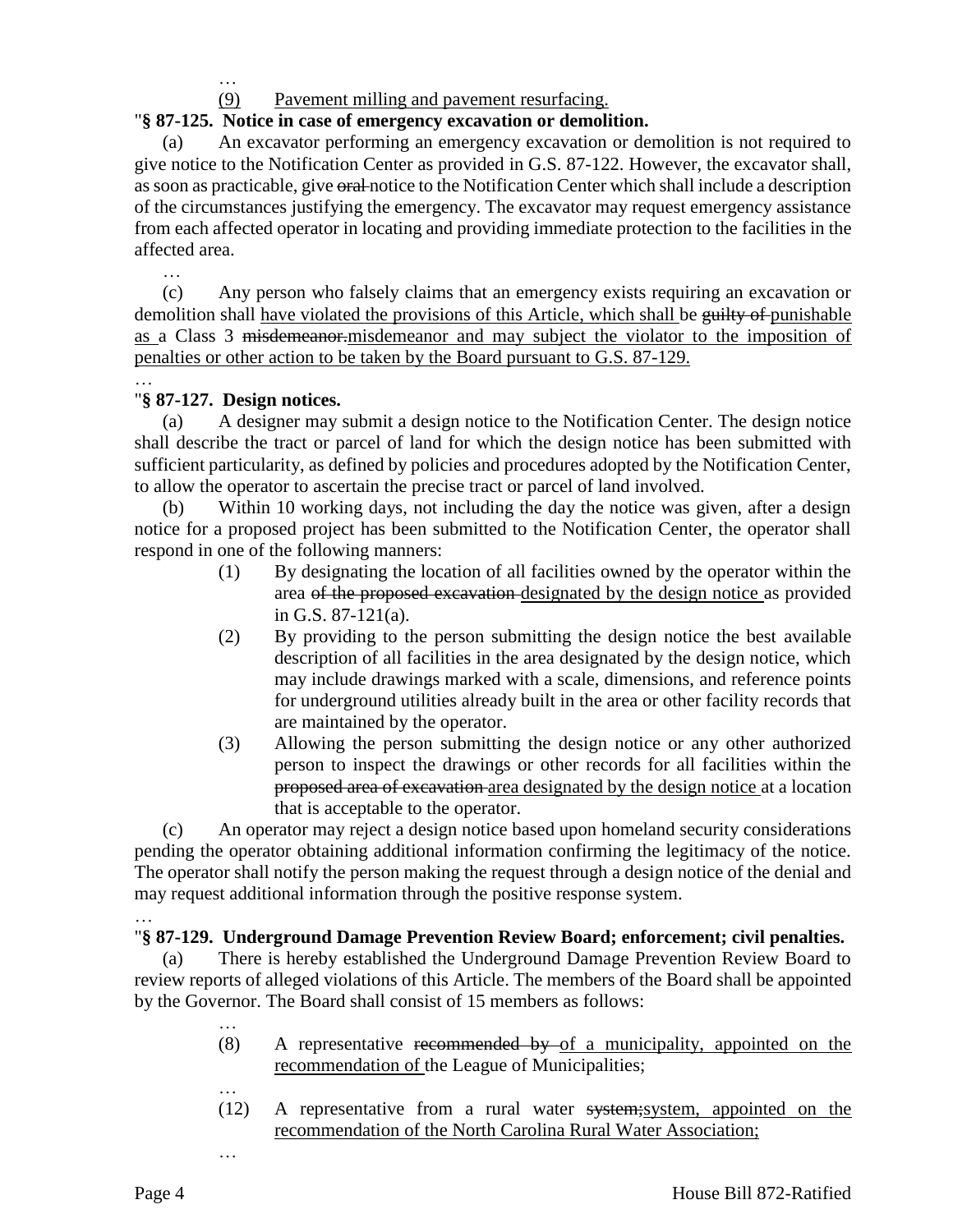(15) A representative from a cable company.company, appointed on the recommendation of the North Carolina Cable Telecommunications Association.

(b) The Notification Center shall transmit all reports of alleged violations of this Article to the Board, including any information received by the Notification Center regarding the report.The Board shall receive reports of alleged violations of this Article. The Board shall contact persons against whom reports have been filed to inform them of the alleged violation within 10 days of the filing of the report. The Board shall maintain all of the following information regarding reports of alleged violations:

- (1) The name, address, and telephone number of the person making the report;
- (2) The nature of the report, including the statute that is alleged to have been violated;
- (3) Information provided by the person making the report, including correspondence, both written and electronic, pictures, and videos; and
- (4) Information provided by the person against whom the report has been filed, including correspondence, both written and electronic, pictures, and videos.

(b1) The Board shall review all reports of alleged violations of this Article and accompanying information. If the Board determines that a person has violated any provision of this Article, the Board shall determine the appropriate action or penalty to impose for each such violation. Actions and penalties may include training, education, and a civil penalty not to exceed two thousand five hundred dollars (\$2,500). The Board shall approve training courses and the sponsors of those training courses under this subsection. Any fees for training courses approved by the Board shall be paid by the person determined to have violated this Article. The Board shall notify each person who is determined to have violated this Article in writing of the Board's determination and the Board's recommended action or penalty. A person determined to be in violation of this Article may request a hearing before the Board, after which the Board may reverse or uphold its original finding. If the Board recommends a penalty, the Board shall notify the Utilities Commission of the recommended penalty, and the Utilities Commission shall issue an order imposing the penalty.

…

…

(e) The Board is authorized to employ contractors or other personnel as it may deem necessary to carry out the provisions of this Article.

(f) The Board shall maintain a record of reports of alleged violations of this Article received under subsection (b) of this section for at least four years, including responses to such reports.

(g) On request of the Board, the Attorney General's office shall assign a legal representative to provide legal counsel to the Board.

## "**§ 87-129A. Fee to defray operating costs.**

The Board is authorized to impose an <u>annual fee on operators in order to provide sufficient</u> moneys to fund the activities and operations of the Board in reviewing reports of alleged violations of this Article. The fee shall be based on volume of notifications provided by the Notification Center to an operator as compared to the total volume of notifications to all operators in the preceding fiscal year and shall be set at a rate determined by the Board such that the total proceeds of all fees collected shall not exceed two hundred thousand dollars (\$200,000) annually to fund the activities and operations of the Board. The Board may exclude de minimis contributors from any fee assessment under this subsection. Failure to pay the assessed fee within 30 days of when the fee is due is a violation of this Article, and the Board may seek the imposition of a penalty for the nonpayment under the procedures set forth in G.S. 87-129(b1)."